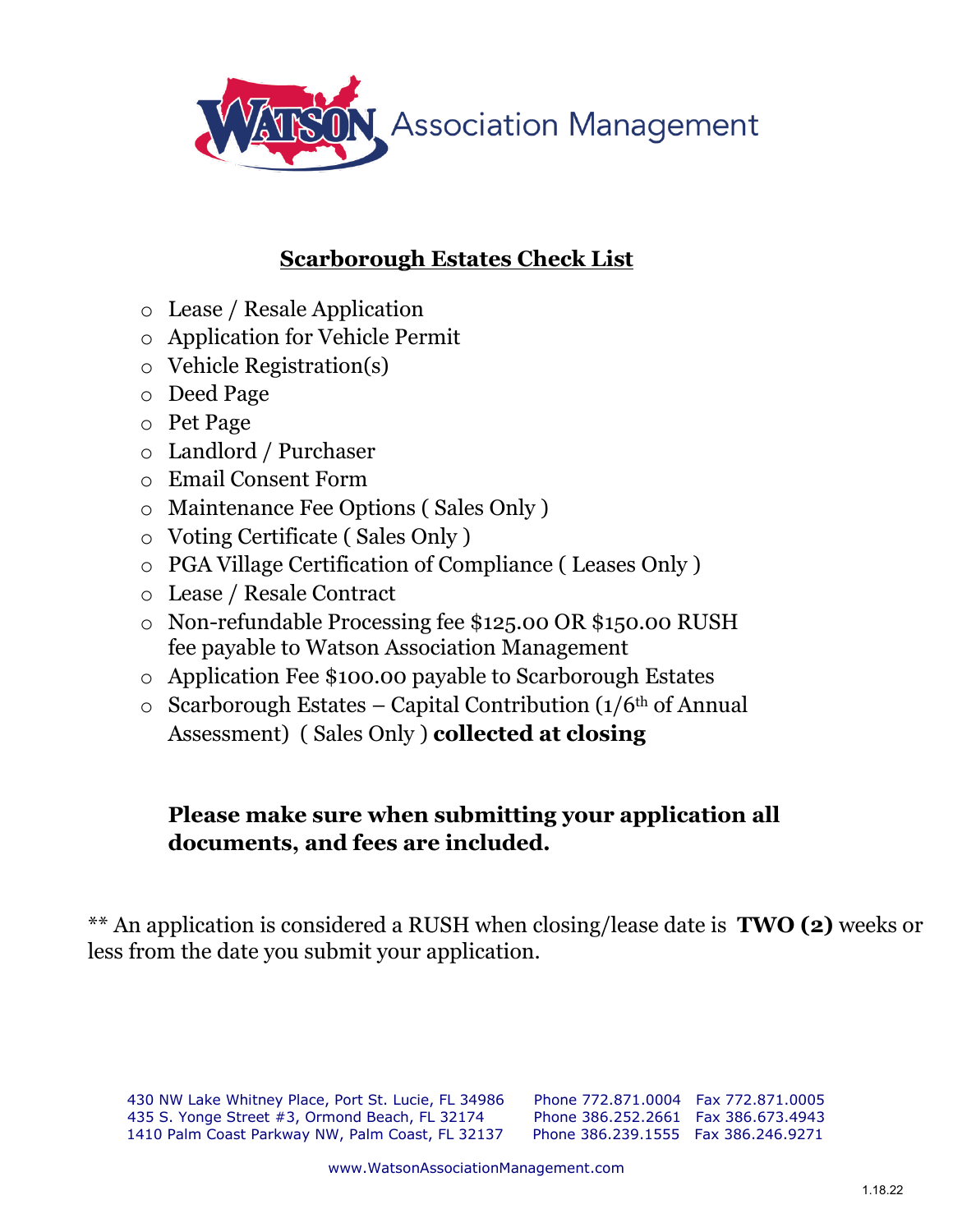

## **LEASE/RESALE APPLICATION**

|   | <b>INFORMATION CONCERNING APPLICANT(S):</b>                                                                                                      | $\Box$ LEASE | $\square$ PURCHASE |
|---|--------------------------------------------------------------------------------------------------------------------------------------------------|--------------|--------------------|
|   |                                                                                                                                                  |              |                    |
|   |                                                                                                                                                  |              |                    |
|   |                                                                                                                                                  |              |                    |
|   | Applicant Phone: Co-Applicant Phone: Co-Applicant Phone:                                                                                         |              |                    |
|   | Any other Occupants? ________ If Yes, list names, age and relationship:                                                                          |              |                    |
|   |                                                                                                                                                  |              |                    |
|   |                                                                                                                                                  |              |                    |
|   | Do you intend to:                                                                                                                                |              |                    |
| O | Live in the home as a primary residence                                                                                                          |              |                    |
| O | Maintain the home as a secondary residence                                                                                                       |              |                    |
| 0 | Offer the home as a rental                                                                                                                       |              |                    |
| O | Rent home from owner                                                                                                                             |              |                    |
|   |                                                                                                                                                  |              |                    |
|   |                                                                                                                                                  |              |                    |
|   |                                                                                                                                                  |              |                    |
|   | I (we) fully authorize investigation of all answers and references given.                                                                        |              |                    |
|   | I (we) hereby agree to abide by all rules and regulations of SCARBOROUGH ESTATES AT PGA, a copy of which<br>was received from the Lessor/Seller. |              |                    |
|   | If seller fails to provide a set of Documents to Buyer, a copy may be obtained from the Association Management<br>at a cost of \$50.00.          |              |                    |
|   | Lagres that Luill not rent or sell to any person who has not been approved by the Association Penters are not                                    |              |                    |

*I agree that I will not rent or sell to any person who has not been approved by the Association Renters are not permitted to sub-lease their premises.*

| PURCHASER/LESSEE                                                                                                                                          |                                                                                                                       |  |
|-----------------------------------------------------------------------------------------------------------------------------------------------------------|-----------------------------------------------------------------------------------------------------------------------|--|
| PURCHASER/LESSEE                                                                                                                                          |                                                                                                                       |  |
| 430 NW Lake Whitney Place, Port St. Lucie, FL 34986<br>435 S. Yonge Street #3, Ormond Beach, FL 32174<br>1410 Palm Coast Parkway NW, Palm Coast, FL 32137 | Phone 772.871.0004 Fax 772.871.0005<br>Phone 386,252,2661  Fax 386,673,4943<br>Phone 386,239,1555    Fax 386,246,9271 |  |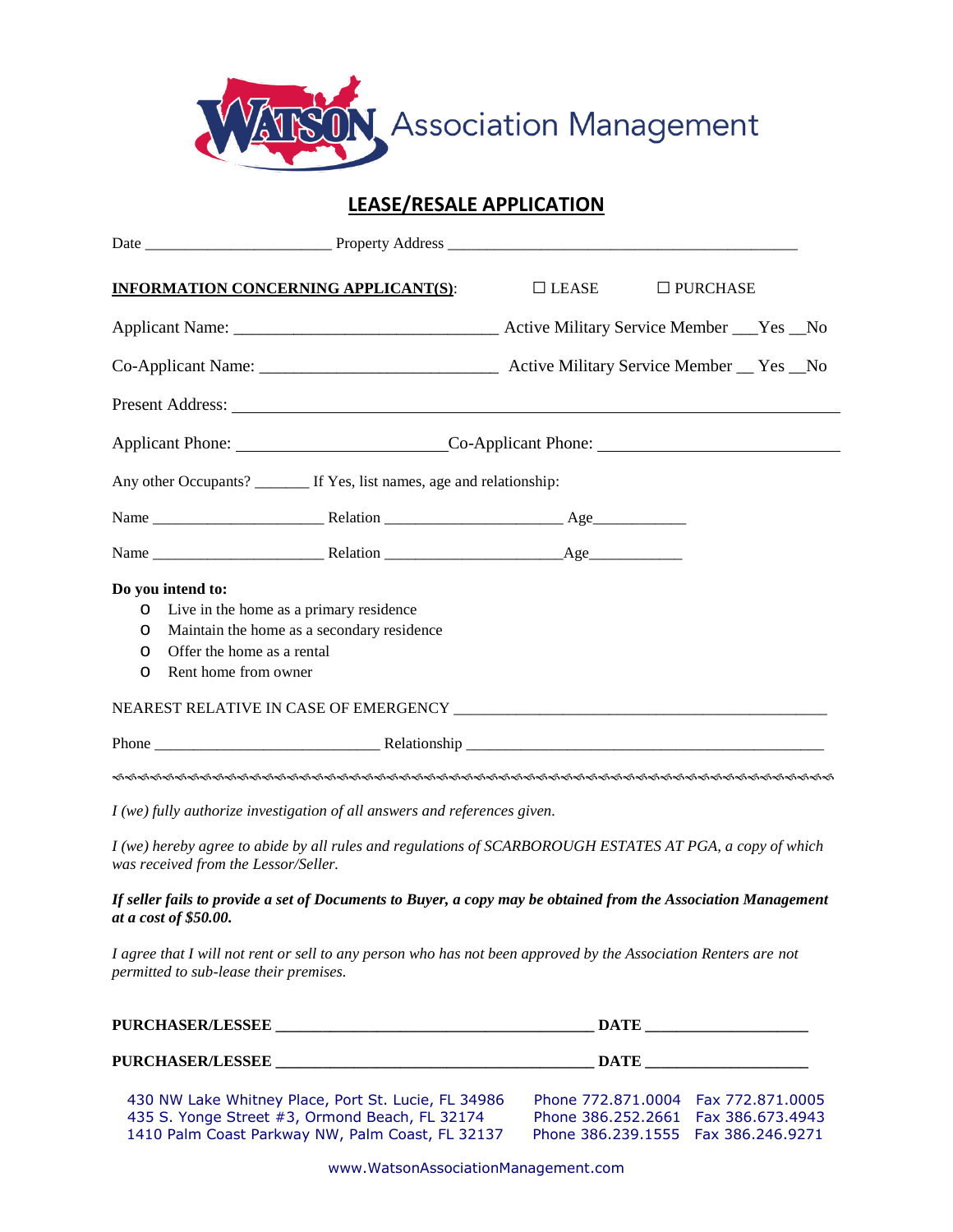**Association Management** 

#### *APPLICATION FOR VEHICLE PERMIT*

|                                                                                                                                                                                                                               | Name: Name and the contract of the contract of the contract of the contract of the contract of the contract of the contract of the contract of the contract of the contract of the contract of the contract of the contract of       |  |  |
|-------------------------------------------------------------------------------------------------------------------------------------------------------------------------------------------------------------------------------|--------------------------------------------------------------------------------------------------------------------------------------------------------------------------------------------------------------------------------------|--|--|
| Name: and the state of the state of the state of the state of the state of the state of the state of the state of the state of the state of the state of the state of the state of the state of the state of the state of the | <b>Example 2018 Phone: Phone: Phone: Phone: Phone: Phone: Phone: Phone: Phone: Phone: Phone: Phone: Phone: Phone: Phone: Phone: Phone: Phone: Phone: Phone: Phone: Phone: Phone:</b>                                                 |  |  |
|                                                                                                                                                                                                                               | Street Address: <u>example and the street and the street and the street and the street and the street and the street and the street and the street and the street and the street and the street and the street and the street an</u> |  |  |
|                                                                                                                                                                                                                               |                                                                                                                                                                                                                                      |  |  |
| DESCRIPTION OF VEHICLE(S):                                                                                                                                                                                                    |                                                                                                                                                                                                                                      |  |  |
| <b>VEHICLE #1:</b>                                                                                                                                                                                                            |                                                                                                                                                                                                                                      |  |  |
|                                                                                                                                                                                                                               |                                                                                                                                                                                                                                      |  |  |
|                                                                                                                                                                                                                               | Color: Color: Color: Color: Color: Color: Color: Color: Color: Color: Color: Color: Color: Color: Color: Color: Color: Color: Color: Color: Color: Color: Color: Color: Color: Color: Color: Color: Color: Color: Color: Color       |  |  |
|                                                                                                                                                                                                                               |                                                                                                                                                                                                                                      |  |  |
|                                                                                                                                                                                                                               | Registered to: the contract of the contract of the contract of the contract of the contract of the contract of the contract of the contract of the contract of the contract of the contract of the contract of the contract of       |  |  |
| VEHICLE #2:                                                                                                                                                                                                                   |                                                                                                                                                                                                                                      |  |  |
|                                                                                                                                                                                                                               | Make: National Communication of the Model: Nodel: Nodel: National Communication of the Vear: New Year: New Year                                                                                                                      |  |  |
|                                                                                                                                                                                                                               |                                                                                                                                                                                                                                      |  |  |
|                                                                                                                                                                                                                               |                                                                                                                                                                                                                                      |  |  |
|                                                                                                                                                                                                                               | Registered to: the contract of the contract of the contract of the contract of the contract of the contract of the contract of the contract of the contract of the contract of the contract of the contract of the contract of       |  |  |
|                                                                                                                                                                                                                               |                                                                                                                                                                                                                                      |  |  |
| <b>PLEASE NOTE:</b>                                                                                                                                                                                                           |                                                                                                                                                                                                                                      |  |  |
| $\Box$<br>◻                                                                                                                                                                                                                   | ALL INFORMATION ON THIS FORM MUST BE COMPLETED<br>A COPY OF THE VEHICLE REGISTRATION(S) MUST BE ATTACHED TO THIS APPLICATION                                                                                                         |  |  |
|                                                                                                                                                                                                                               |                                                                                                                                                                                                                                      |  |  |
|                                                                                                                                                                                                                               |                                                                                                                                                                                                                                      |  |  |
|                                                                                                                                                                                                                               |                                                                                                                                                                                                                                      |  |  |
|                                                                                                                                                                                                                               |                                                                                                                                                                                                                                      |  |  |
|                                                                                                                                                                                                                               |                                                                                                                                                                                                                                      |  |  |
|                                                                                                                                                                                                                               |                                                                                                                                                                                                                                      |  |  |
|                                                                                                                                                                                                                               |                                                                                                                                                                                                                                      |  |  |
|                                                                                                                                                                                                                               |                                                                                                                                                                                                                                      |  |  |

*PLEASE AFFIX THE SCARBOROUGH ESTATES AT PGA VEHICLE DECAL TO THE LOWER INSIDE CORNER OF WINDSHIELD ON THE DRIVER'S SIDE*.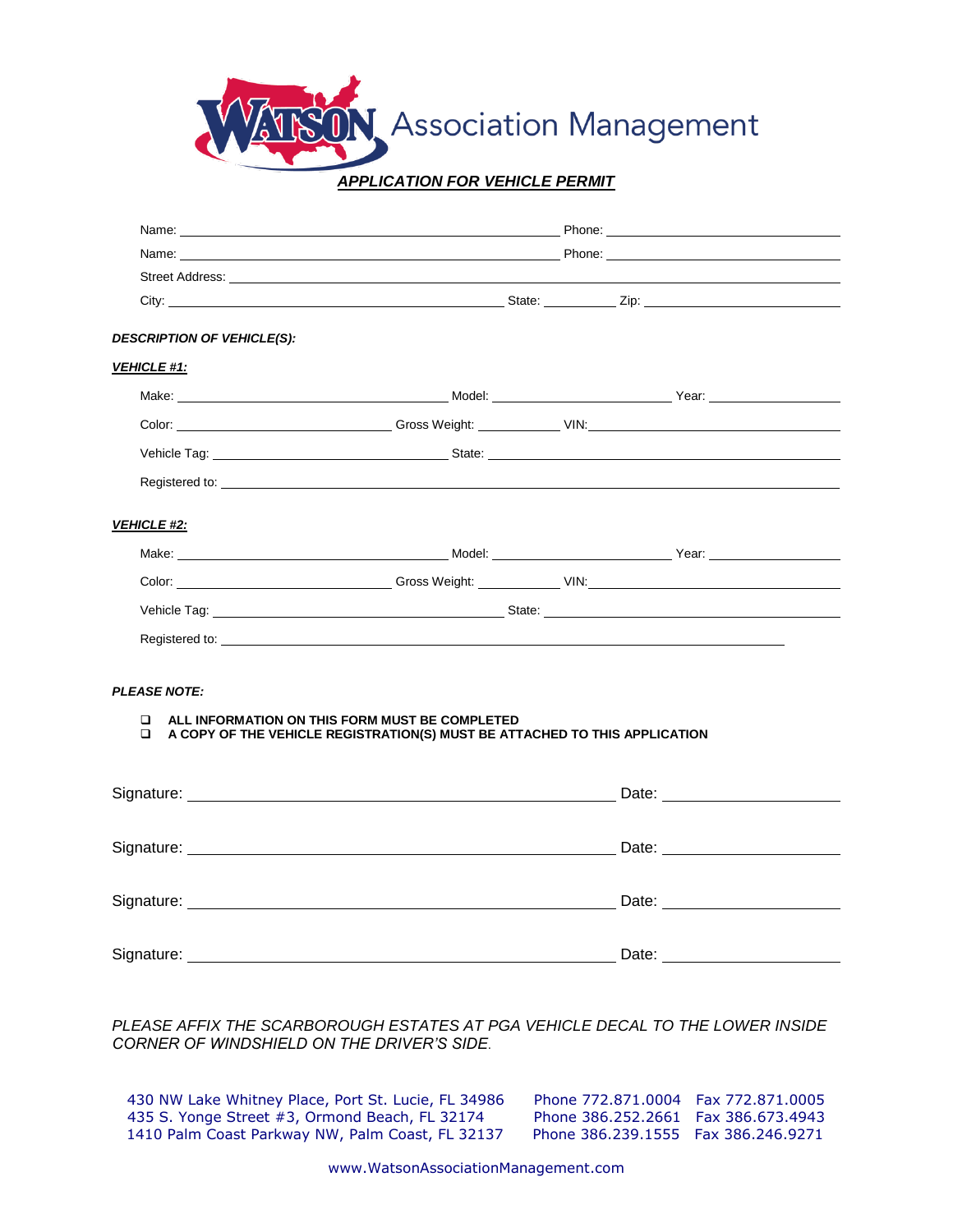

### **DEED RESTRICTED COMMUNITY**

I (we) understand that we are moving into a deed restricted community. I (we) hereby agree to abide by all Documents and Rules and Regulations of SCARBOROUGH ESTATES AT PGA. I (we) received a copy from the Lessor/Seller. If seller fails to provide a set of Documents to Buyer/Tenant, I (we) may obtain a copy from the Association Management at a cost of \$50.00.

| Buyer/Tenant signature  |  |
|-------------------------|--|
| Date                    |  |
|                         |  |
| Buyer/Tenant signature_ |  |

Date\_\_\_\_\_\_\_\_\_\_\_\_\_\_\_\_

.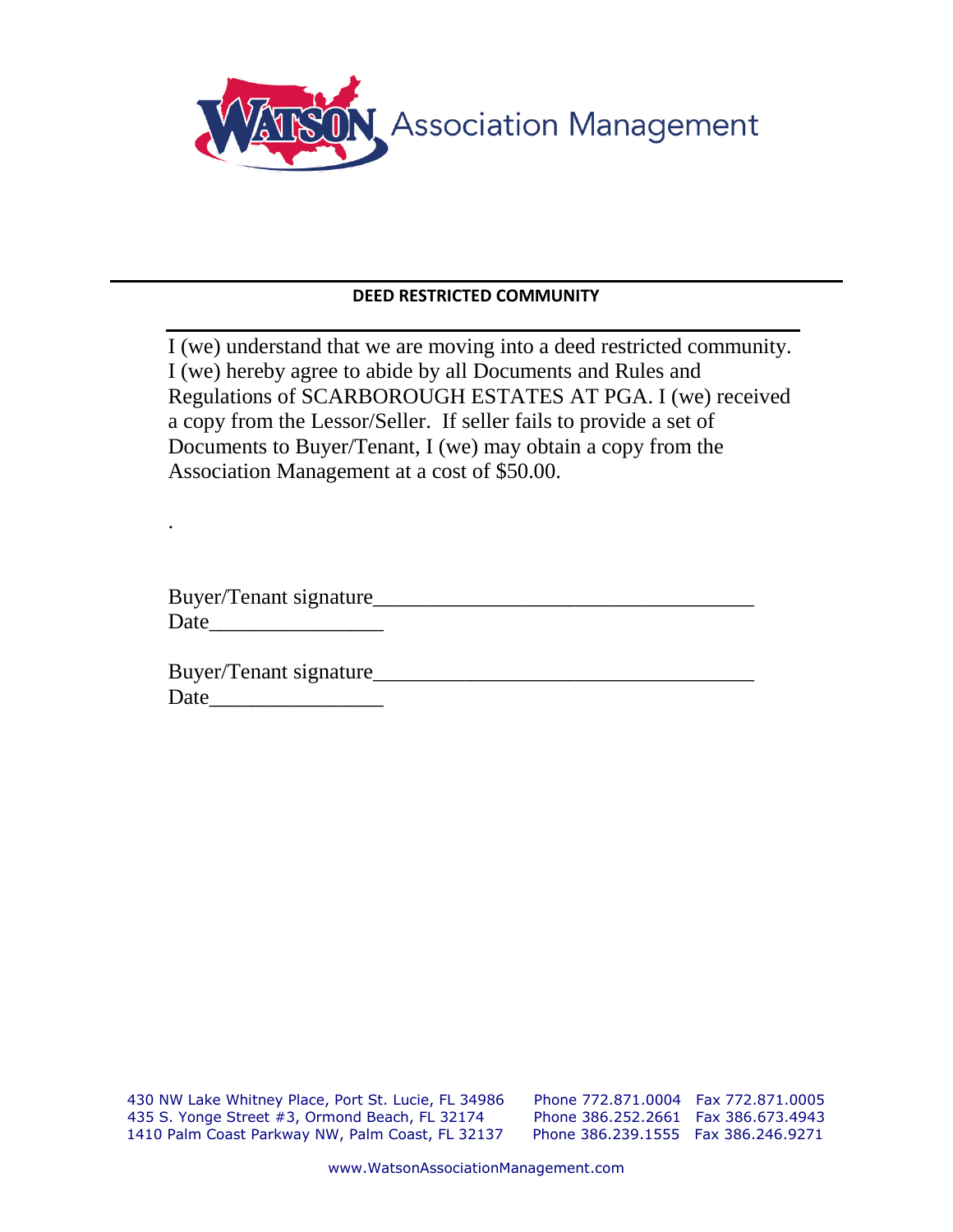

### **PLEASE ADVISE US OF ANY ANIMALS TO BE RESIDING IN THE HOME**

- ➢ No pets shall be kept, bred, or maintained for any commercial purpose.
- ➢ Dogs which are household pets shall always whenever they are outside a unit be confined on a leash held by a responsible person.
- $\triangleright$  An owner shall immediately pick up and remove any solid animal waste deposited by his pet on the properties, including the common areas and the exclusive neighborhood common area.
- $\triangleright$  No more than three (3) household pets may be kept.
- ➢ No American Pitbull Terrier, Rottweiler, Doberman or any other aggressive breeds not covered under homeowner insurance policies are permitted.

|  |                        | Pet? Yes No No (if No pets please sign and return with application) |  |  |  |
|--|------------------------|---------------------------------------------------------------------|--|--|--|
|  |                        |                                                                     |  |  |  |
|  | Name: Breed: Breed:    |                                                                     |  |  |  |
|  |                        |                                                                     |  |  |  |
|  |                        |                                                                     |  |  |  |
|  |                        |                                                                     |  |  |  |
|  |                        |                                                                     |  |  |  |
|  |                        |                                                                     |  |  |  |
|  | Signature: Date: Date: |                                                                     |  |  |  |
|  |                        |                                                                     |  |  |  |
|  |                        |                                                                     |  |  |  |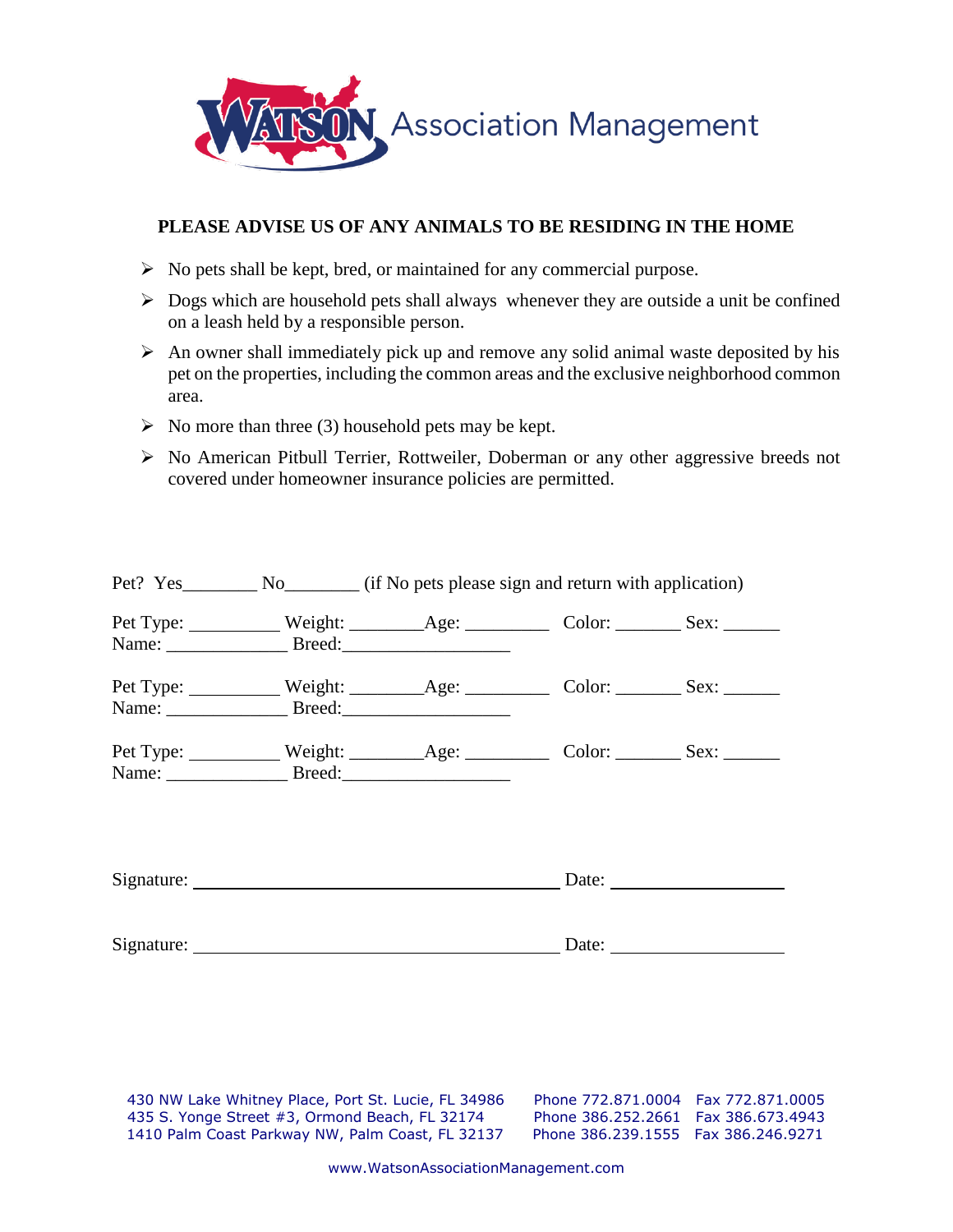

## *Landlord / Purchaser*

Please advise us of any changes in your mailing address

| Landlord / Purchaser                                                                                                                                                                                                           |                       |
|--------------------------------------------------------------------------------------------------------------------------------------------------------------------------------------------------------------------------------|-----------------------|
| Name(s): $\qquad \qquad$                                                                                                                                                                                                       |                       |
|                                                                                                                                                                                                                                | Cell: $\qquad \qquad$ |
|                                                                                                                                                                                                                                |                       |
| <b>Separate Mailing Address</b> (if applicable)                                                                                                                                                                                |                       |
|                                                                                                                                                                                                                                |                       |
|                                                                                                                                                                                                                                |                       |
|                                                                                                                                                                                                                                |                       |
| <b>Emergency Contact Information</b>                                                                                                                                                                                           |                       |
| Name: Name and the second state of the second state of the second state of the second state of the second state of the second state of the second state of the second state of the second state of the second state of the sec |                       |
|                                                                                                                                                                                                                                |                       |
| Phone:                                                                                                                                                                                                                         |                       |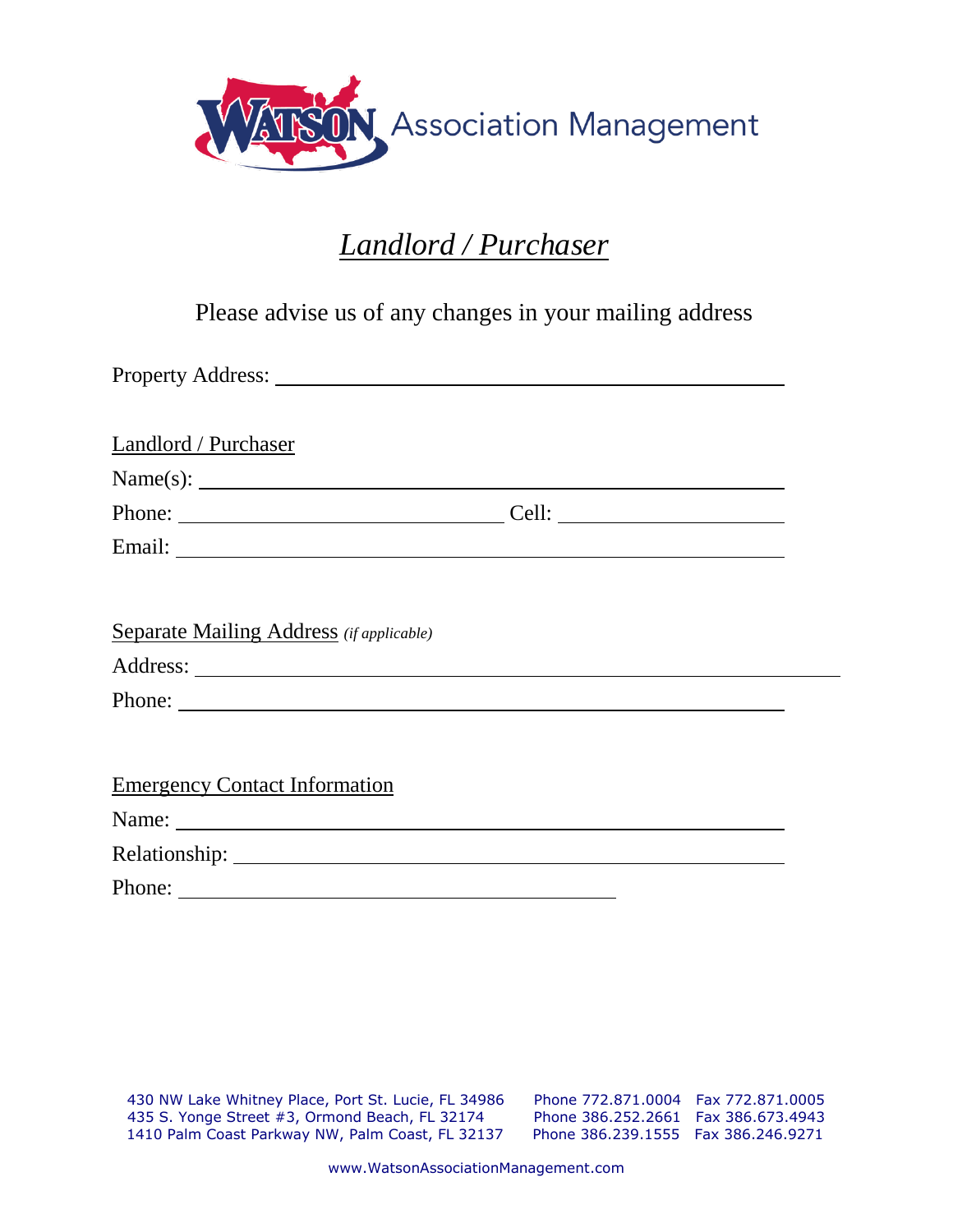

## **EMAIL CONSENT FORM**

New Florida statutes state it is against the law to send mass emails to owners without their written consent. By completing, signing, and returning this form, you are authorizing the Board of Directors of Scarborough Estates at PGA and Watson Association Management to send you information of the Association meetings, reports on actions taken by the Board at those meetings, violations, updates and/or special information. Your email address will not be used for any other purpose than those listed in the previous sentence.

We want to keep you better informed about the developments and issues regarding your investment as an owner in Scarborough Estates at PGA

| <b>Yes</b><br>$\Box$ | I authorize Scarborough Estates at PGA and Watson Association Management<br>to email me appropriate meeting notices, agendas, reports, violation letters and<br>other information. |
|----------------------|------------------------------------------------------------------------------------------------------------------------------------------------------------------------------------|
|                      | <b>Email Address:</b>                                                                                                                                                              |
|                      | <b>Property Address:</b>                                                                                                                                                           |
|                      | <b>Phone Number(s):</b>                                                                                                                                                            |
|                      | Signature(s):                                                                                                                                                                      |
|                      | <b>Printed Name(s):</b>                                                                                                                                                            |
|                      |                                                                                                                                                                                    |

**No**

 I do not want to receive emails from Scarborough Estates at PGA and Watson Association Management.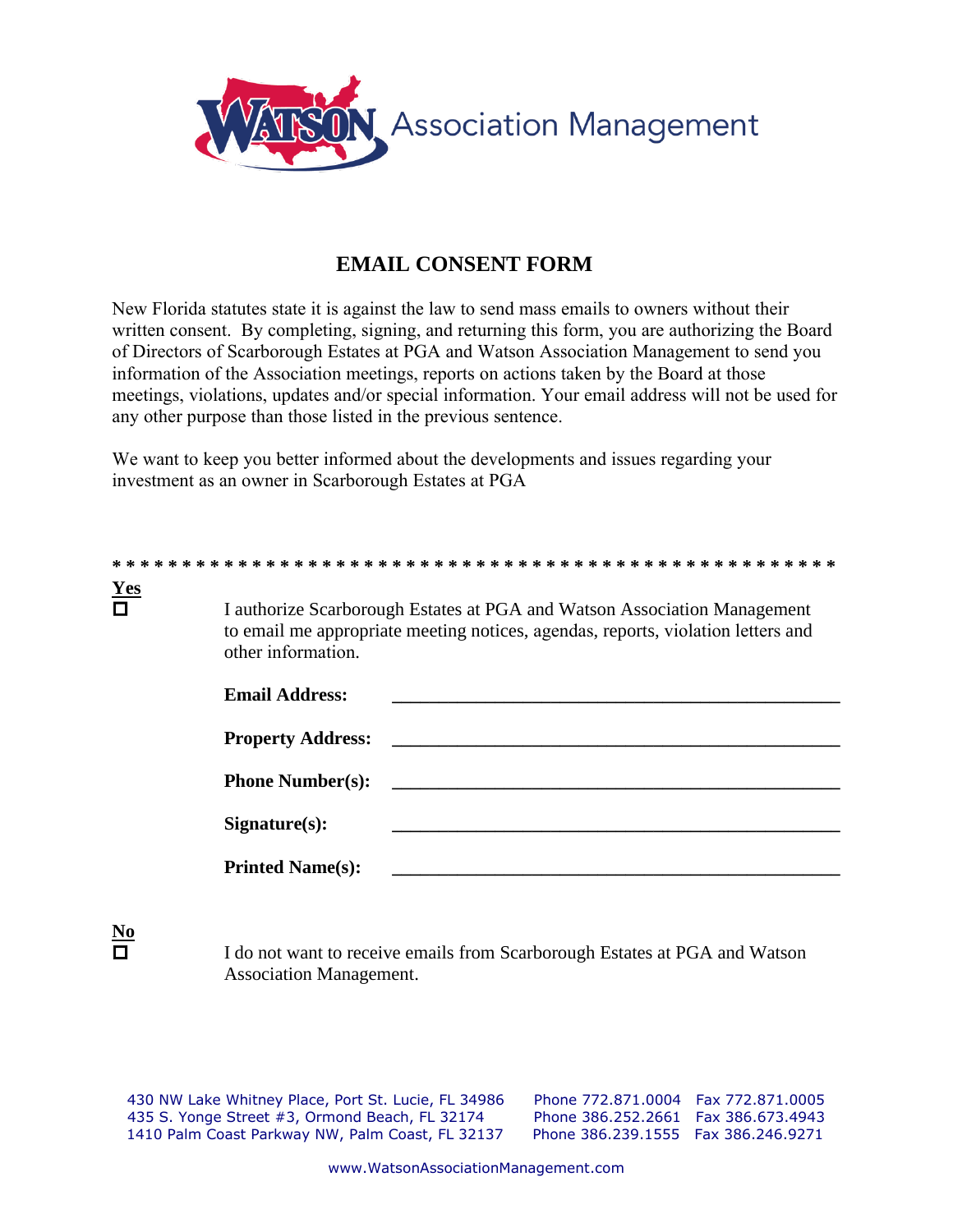

## **MAINTENANCE FEE PAYMENT OPTIONS**

□ **Option 1:** Mail Payments 430 NW Lake Whitney Place, Port St Lucie, FL 34986

*or*

□ **Option 2:** Direct Payments (ACH Debits): Please complete the following, and return same with this Lease / Resale Application:

Association Name: Scarborough Estates at PGA Account Number \_\_\_\_\_\_\_\_\_\_\_\_\_\_\_\_\_\_\_\_

I (we) hereby authorize SouthState Bank, to initiate debit entries from the bank account indicated below for the benefit of the depository named below. I (we) acknowledge that the origination of ACH transactions to my (our) account must comply with the provisions of U.S. law. *I (we) confirm that the source of the funds for payment of these debit entries will NOT originate from a Financial Agency's office located outside the territorial jurisdiction of the United States.* 

| Bank Name                                                                                                                                                                                                                                                                                                        |      |  |
|------------------------------------------------------------------------------------------------------------------------------------------------------------------------------------------------------------------------------------------------------------------------------------------------------------------|------|--|
|                                                                                                                                                                                                                                                                                                                  |      |  |
|                                                                                                                                                                                                                                                                                                                  |      |  |
|                                                                                                                                                                                                                                                                                                                  |      |  |
| Account Number League and Second Second Second Second Second Second Second Second Second Second Second Second Second Second Second Second Second Second Second Second Second Second Second Second Second Second Second Second                                                                                    |      |  |
| This authorization is to remain in full effect until the Originator has received written notification from the bank account<br>owner(s) of any termination. This should be done in a suitable manner to allow all parties involved the opportunity<br>to process any changes within a reasonable amount of time. |      |  |
|                                                                                                                                                                                                                                                                                                                  |      |  |
|                                                                                                                                                                                                                                                                                                                  |      |  |
| Account Holder Signature                                                                                                                                                                                                                                                                                         |      |  |
| <b>Account Holder Signature</b>                                                                                                                                                                                                                                                                                  | Date |  |

*Note: In case of revoked authorization, written notification must be made to the originator no later than 15 days before the effective date of the next transaction.*

#### **Please attach a VOIDED check**

430 NW Lake Whitney Place, Port St. Lucie, FL 34986 Phone 772.871.0004 Fax 772.871.0005 435 S. Yonge Street #3, Ormond Beach, FL 32174 Phone 386.252.2661 Fax 386.673.4943 1410 Palm Coast Parkway NW, Palm Coast, FL 32137 Phone 386.239.1555 Fax 386.246.9271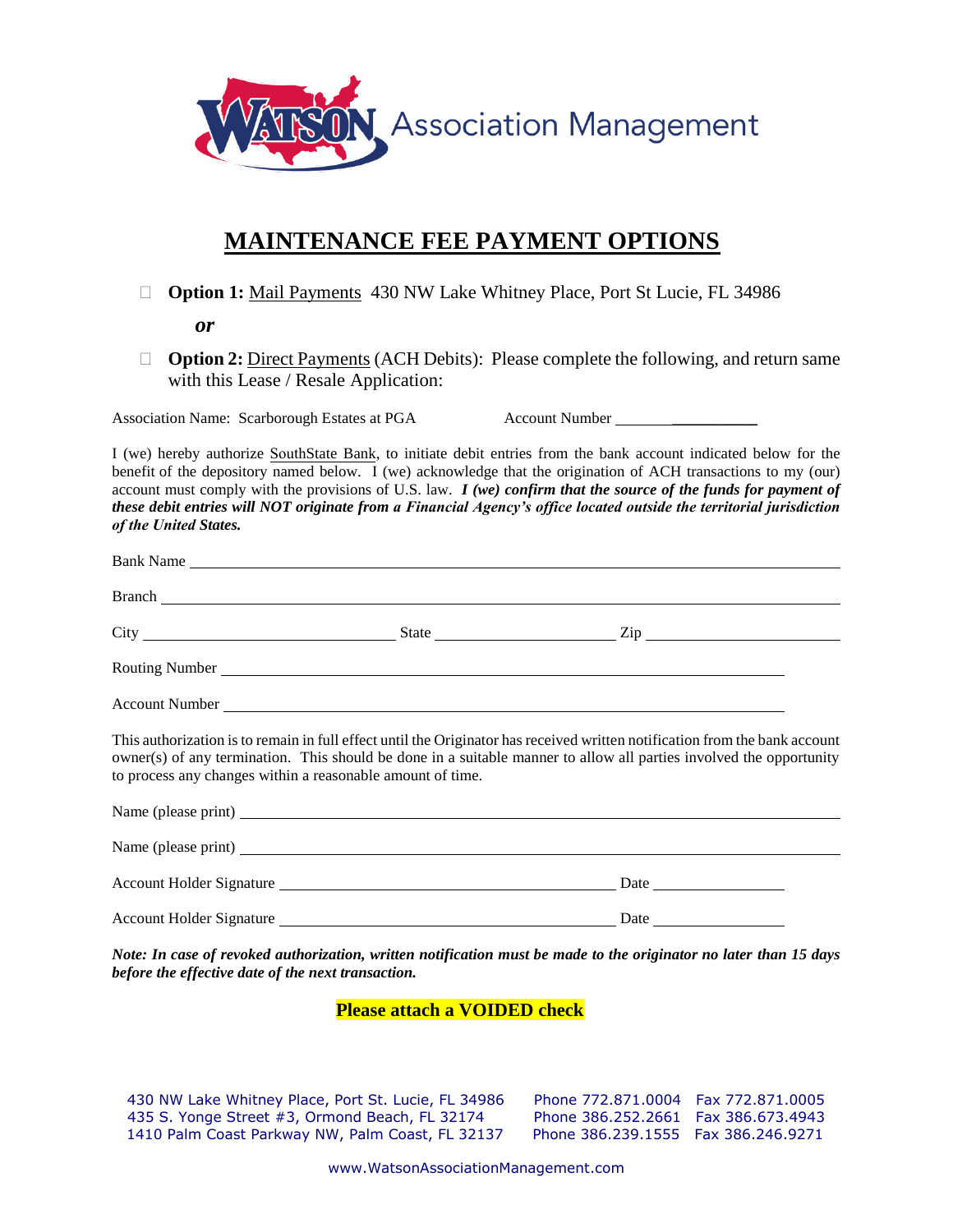

# **(SALES ONLY)**

## *VOTING CERTIFICATE Scarborough Estates at PGA*

Know all men by these present, that the undersigned is the record owner (s) In Scarborough Estates at PGA shown below, and hereby constitutes, appoints and designates:

\_\_\_\_\_\_\_\_\_\_\_\_\_\_\_\_\_\_\_\_\_\_\_\_\_\_\_\_\_\_\_\_\_\_\_\_\_\_\_\_\_\_\_\_\_\_\_\_\_\_\_\_\_\_\_\_\_\_\_\_\_\_\_\_\_\_\_\_\_\_\_\_\_\_\_\_\_\_ (Insert one owners name above)

As the voting representative for the HOMEOWNERS ASSOCIATION unit owned by said undersigned pursuant to the by-laws of the Association.

The voting representative is hereby authorized and empowered to act in the capacity herein set forth until the undersigned otherwise modifies or evokes the authority set forth in this voting certificate.

\_\_\_\_\_\_\_\_\_\_\_\_\_\_\_\_\_\_\_\_\_\_\_\_\_\_\_\_\_\_\_\_ \_\_\_\_\_\_\_\_\_\_\_\_\_\_\_\_\_\_\_\_\_\_\_\_\_\_\_\_\_\_\_\_

Dated this day of the control of the control of the control of the control of the control of the control of the control of the control of the control of the control of the control of the control of the control of the contr

**Signature Signature**

|  |  |  |  | (Unit owner's signature – If jointly-owned, both owners' signatures required) |  |
|--|--|--|--|-------------------------------------------------------------------------------|--|

Property Address

Port Saint Lucie, Florida 34986

When there is a corporation or partnership as owners of the property, then a voting representative must be appointed by the corporation or partnership and becomes the representative. All owners must sign this form to acknowledge this appointment.

430 NW Lake Whitney Place, Port St. Lucie, FL 34986 Phone 772.871.0004 Fax 772.871.0005 435 S. Yonge Street #3, Ormond Beach, FL 32174 Phone 386.252.2661 Fax 386.673.4943 1410 Palm Coast Parkway NW, Palm Coast, FL 32137 Phone 386.239.1555 Fax 386.246.9271